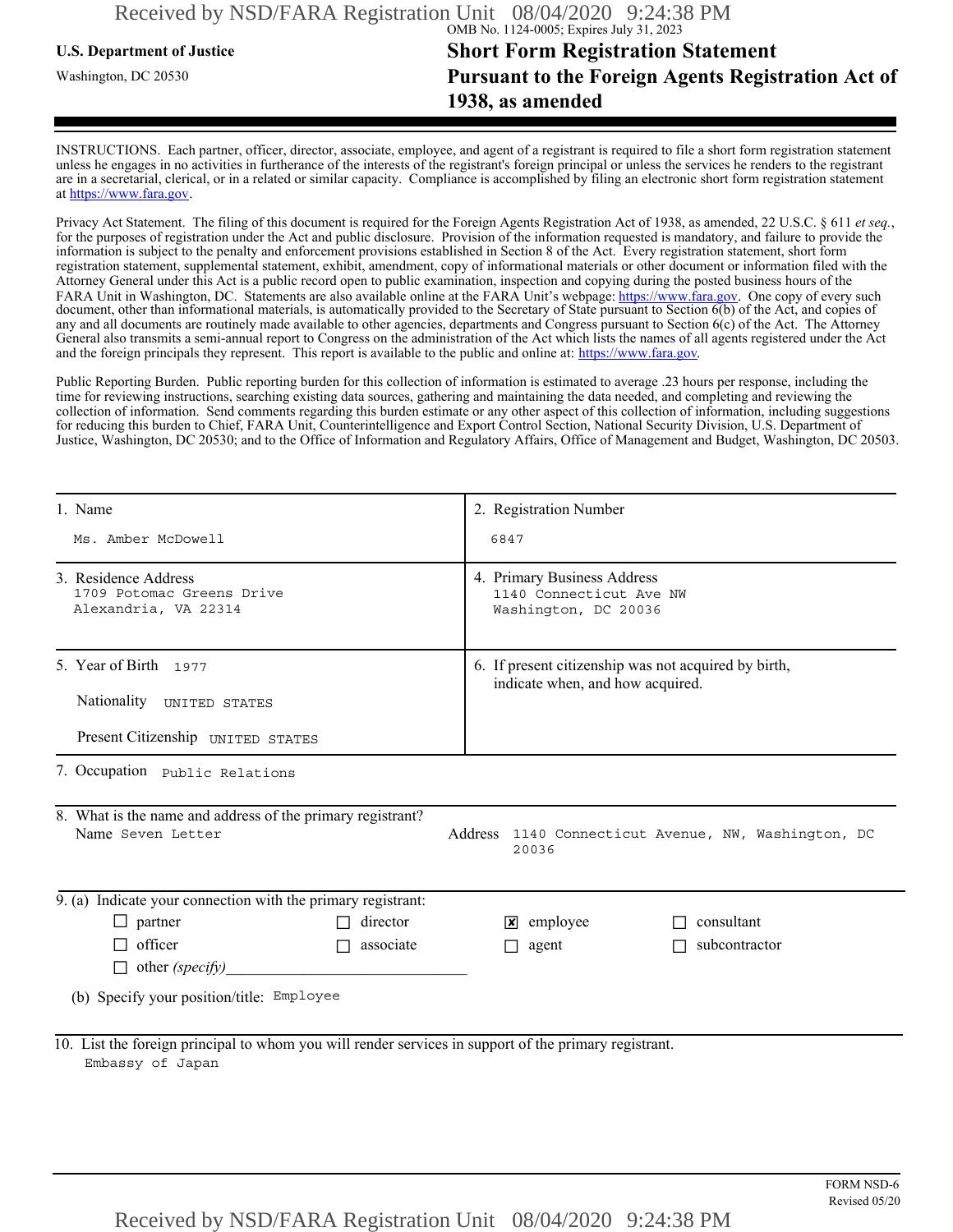|                                    | through the primary registrant listed in Item 8. | 11. Describe in detail all services which you will render to the foreign principal listed in Item 10 either directly, or                                                                                                                                                                                                                                                                                  |                       |                                                                                                                                                                                                                                                                                  |
|------------------------------------|--------------------------------------------------|-----------------------------------------------------------------------------------------------------------------------------------------------------------------------------------------------------------------------------------------------------------------------------------------------------------------------------------------------------------------------------------------------------------|-----------------------|----------------------------------------------------------------------------------------------------------------------------------------------------------------------------------------------------------------------------------------------------------------------------------|
|                                    |                                                  | Communications consulting services, including strategic counsel, message and materials<br>development, advertising and media outreach.                                                                                                                                                                                                                                                                    |                       |                                                                                                                                                                                                                                                                                  |
|                                    |                                                  | 12. Do any of the above described services include political activity as defined in Section 1(o) of the Act <sup>1</sup> ?                                                                                                                                                                                                                                                                                |                       |                                                                                                                                                                                                                                                                                  |
|                                    | $Yes \nvert \mathbf{X}$                          | No $\square$                                                                                                                                                                                                                                                                                                                                                                                              |                       |                                                                                                                                                                                                                                                                                  |
|                                    | dissemination of informational materials.        | If yes, describe separately and in detail such political activity. The response must include, but not be limited to, activities<br>involving lobbying, promotion, perception management, public relations, economic development, and preparation or<br>Communications consulting services, including strategic counsel, message and materials<br>development, advertising and media outreach.             |                       |                                                                                                                                                                                                                                                                                  |
|                                    |                                                  |                                                                                                                                                                                                                                                                                                                                                                                                           |                       |                                                                                                                                                                                                                                                                                  |
|                                    |                                                  | 13. The services described in Items 11 and 12 are to be rendered on a                                                                                                                                                                                                                                                                                                                                     |                       |                                                                                                                                                                                                                                                                                  |
| $\Box$ full time basis             |                                                  | $\triangleright$ part time basis                                                                                                                                                                                                                                                                                                                                                                          |                       | $\Box$ special basis                                                                                                                                                                                                                                                             |
|                                    |                                                  | 14. What compensation or thing of value have you received to date or will you receive for the above services?                                                                                                                                                                                                                                                                                             |                       |                                                                                                                                                                                                                                                                                  |
|                                    |                                                  |                                                                                                                                                                                                                                                                                                                                                                                                           |                       |                                                                                                                                                                                                                                                                                  |
|                                    |                                                  | Salary: Not based solely on services rendered to the foreign principal(s).                                                                                                                                                                                                                                                                                                                                |                       |                                                                                                                                                                                                                                                                                  |
|                                    | $\Box$ Fee: Amount \$                            |                                                                                                                                                                                                                                                                                                                                                                                                           |                       | $\Box$ Other thing of value                                                                                                                                                                                                                                                      |
|                                    | candidates for any political office?             | 15. During the period beginning 60 days prior to the date of your obligation to register under FARA, have you, from your own funds<br>and on your own behalf either directly or through any other person, made any contributions of money or other things of value in<br>connection with an election to political office or in connection with any primary election, convention, or caucus held to select |                       |                                                                                                                                                                                                                                                                                  |
| $Yes \n  \triangleright$           | $\overline{N_0}$                                 |                                                                                                                                                                                                                                                                                                                                                                                                           |                       |                                                                                                                                                                                                                                                                                  |
|                                    | If yes, furnish the following information:       |                                                                                                                                                                                                                                                                                                                                                                                                           |                       |                                                                                                                                                                                                                                                                                  |
| Date                               | Donor                                            | Political Organization/Candidate                                                                                                                                                                                                                                                                                                                                                                          | Method                | Amount/Thing of Value                                                                                                                                                                                                                                                            |
| 06/23/2020 Self<br>07/26/2020 Self |                                                  | Joseph R. Biden, Jr.<br>Joseph R. Biden, Jr.                                                                                                                                                                                                                                                                                                                                                              | Monetary<br>Monetary  | \$50.00<br>\$25.00                                                                                                                                                                                                                                                               |
|                                    |                                                  |                                                                                                                                                                                                                                                                                                                                                                                                           |                       |                                                                                                                                                                                                                                                                                  |
|                                    |                                                  | <b>EXECUTION</b>                                                                                                                                                                                                                                                                                                                                                                                          |                       |                                                                                                                                                                                                                                                                                  |
|                                    |                                                  | affirms under penalty of perjury that he/she has read the information set forth in this statement filed pursuant to the Foreign Agents<br>are in their entirety true and accurate to the best of his/her knowledge and belief.                                                                                                                                                                            |                       | In accordance with 28 U.S.C. § 1746, and subject to the penalties of 18 U.S.C. § 1001 and 22 U.S.C. § 618, the undersigned swears or<br>Registration Act of 1938, as amended, 22 U.S.C. § 611 et seq., that he/she is familiar with the contents thereof, and that such contents |
| 08/04/2020                         | Ms. Amber Mcdowell                               |                                                                                                                                                                                                                                                                                                                                                                                                           | /s/Ms. Amber Mcdowell |                                                                                                                                                                                                                                                                                  |

## **EXECUTION**

| 08/04/2020 | Ms. Amber Mcdowell | /s/Ms. Amber Mcdowell |
|------------|--------------------|-----------------------|
| Date       | Printed Name       | Signature             |

Political activity," as defined in Section 1(o) of the Act, means any activity which the person engaging in believes will, or that the person intends to, in any way influence any agency or official of the Government of the domestic or foreign policies of the United States or with reference to the political or public interests, policies, or relations of a government of a foreign country or a foreign political party.

Received by NSD/FARA Registration Unit 08/04/2020 9:24:38 PM